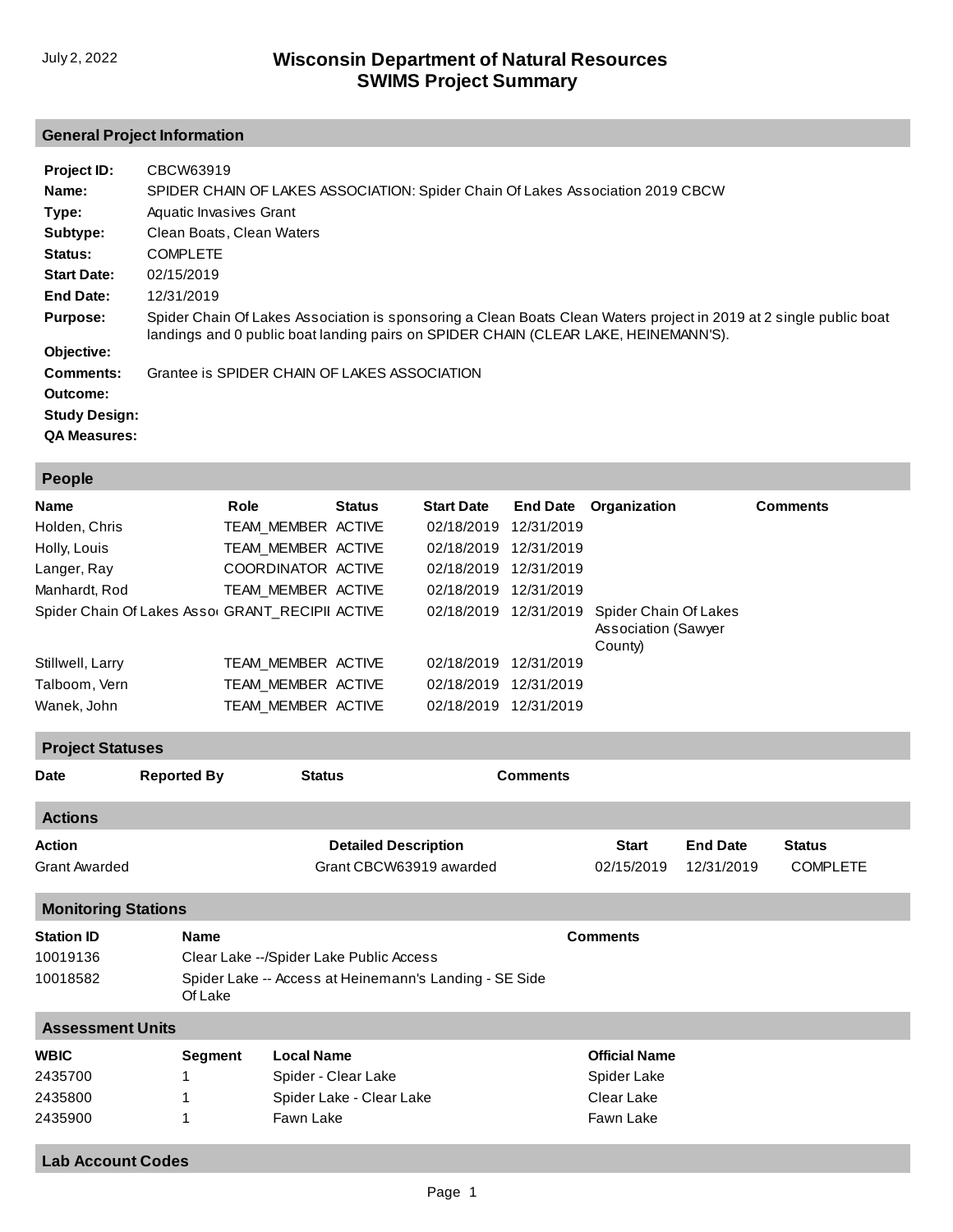| <b>Account Code</b>                 | <b>Description</b> |                                               |                   | <b>Start Date</b>                                                 | <b>End Date</b> |  |  |  |
|-------------------------------------|--------------------|-----------------------------------------------|-------------------|-------------------------------------------------------------------|-----------------|--|--|--|
| <b>Forms</b>                        |                    |                                               |                   |                                                                   |                 |  |  |  |
| <b>Form Code</b><br>WATERCRAFT_2018 | <b>Form Name</b>   | Watercraft Inspection Report (Revised 2/2018) |                   |                                                                   |                 |  |  |  |
| <b>Methods</b>                      |                    |                                               |                   |                                                                   |                 |  |  |  |
| <b>Method Code</b>                  |                    | <b>Description</b>                            |                   |                                                                   |                 |  |  |  |
| <b>Fieldwork Events</b>             |                    |                                               |                   |                                                                   |                 |  |  |  |
| <b>Start Date</b>                   | Status             | <b>Field ID</b>                               | <b>Station ID</b> | <b>Station Name</b>                                               |                 |  |  |  |
| 05/04/2019 07:00                    | <b>COMPLETE</b>    |                                               | 10018582          | Spider Lake -- Access at Heinemann's Landing - SE Side<br>Of Lake |                 |  |  |  |
| 05/04/2019 07:00                    | <b>COMPLETE</b>    |                                               | 10019136          | Clear Lake -- / Spider Lake Public Access                         |                 |  |  |  |
| 05/04/2019 15:00                    | <b>COMPLETE</b>    |                                               | 10019136          | Clear Lake -- / Spider Lake Public Access                         |                 |  |  |  |
| 05/05/2019 07:00                    | <b>COMPLETE</b>    |                                               | 10019136          | Clear Lake -- / Spider Lake Public Access                         |                 |  |  |  |
| 05/05/2019 07:00                    | <b>COMPLETE</b>    |                                               | 10018582          | Spider Lake -- Access at Heinemann's Landing - SE Side<br>Of Lake |                 |  |  |  |
| 05/06/2019 07:00                    | <b>COMPLETE</b>    |                                               | 10019136          | Clear Lake -- / Spider Lake Public Access                         |                 |  |  |  |
| 05/07/2019 07:00                    | <b>COMPLETE</b>    |                                               | 10019136          | Clear Lake -- / Spider Lake Public Access                         |                 |  |  |  |
| 05/08/2019 07:00                    | <b>COMPLETE</b>    |                                               | 10019136          | Clear Lake -- / Spider Lake Public Access                         |                 |  |  |  |
| 05/09/2019 07:00                    | <b>COMPLETE</b>    |                                               | 10019136          | Clear Lake -- / Spider Lake Public Access                         |                 |  |  |  |
| 05/10/2019 07:00                    | <b>COMPLETE</b>    |                                               | 10019136          | Clear Lake -- / Spider Lake Public Access                         |                 |  |  |  |
| 05/10/2019 15:00                    | <b>COMPLETE</b>    |                                               | 10019136          | Clear Lake -- / Spider Lake Public Access                         |                 |  |  |  |
| 05/11/2019 07:00                    | <b>COMPLETE</b>    |                                               | 10019136          | Clear Lake -- / Spider Lake Public Access                         |                 |  |  |  |
| 05/11/2019 07:00                    | <b>COMPLETE</b>    |                                               | 10018582          | Spider Lake -- Access at Heinemann's Landing - SE Side<br>Of Lake |                 |  |  |  |
| 05/12/2019 07:00                    | <b>COMPLETE</b>    |                                               | 10019136          | Clear Lake -- / Spider Lake Public Access                         |                 |  |  |  |
| 05/12/2019 07:00                    | <b>COMPLETE</b>    |                                               | 10018582          | Spider Lake -- Access at Heinemann's Landing - SE Side<br>Of Lake |                 |  |  |  |
| 05/13/2019 07:00                    | <b>COMPLETE</b>    |                                               | 10019136          | Clear Lake --/Spider Lake Public Access                           |                 |  |  |  |
| 05/14/2019 07:00                    | <b>COMPLETE</b>    |                                               | 10019136          | Clear Lake -- / Spider Lake Public Access                         |                 |  |  |  |
| 05/15/2019 07:00                    | <b>COMPLETE</b>    |                                               | 10019136          | Clear Lake -- / Spider Lake Public Access                         |                 |  |  |  |
| 05/16/2019 07:00                    | <b>COMPLETE</b>    |                                               | 10019136          | Clear Lake -- / Spider Lake Public Access                         |                 |  |  |  |
| 05/17/2019 07:00                    | <b>COMPLETE</b>    |                                               | 10019136          | Clear Lake -- / Spider Lake Public Access                         |                 |  |  |  |
| 05/17/2019 15:00                    | <b>COMPLETE</b>    |                                               | 10019136          | Clear Lake -- / Spider Lake Public Access                         |                 |  |  |  |
| 05/18/2019 07:00                    | <b>COMPLETE</b>    |                                               | 10018582          | Spider Lake -- Access at Heinemann's Landing - SE Side<br>Of Lake |                 |  |  |  |
| 05/18/2019 07:00                    | <b>COMPLETE</b>    |                                               | 10019136          | Clear Lake -- / Spider Lake Public Access                         |                 |  |  |  |
| 05/18/2019 15:00                    | <b>COMPLETE</b>    |                                               | 10019136          | Clear Lake -- / Spider Lake Public Access                         |                 |  |  |  |
| 05/19/2019 07:00                    | <b>COMPLETE</b>    |                                               | 10019136          | Clear Lake -- / Spider Lake Public Access                         |                 |  |  |  |
| 05/19/2019 07:00                    | <b>COMPLETE</b>    |                                               | 10018582          | Spider Lake -- Access at Heinemann's Landing - SE Side<br>Of Lake |                 |  |  |  |
| 05/20/2019 07:00                    | <b>COMPLETE</b>    |                                               | 10019136          | Clear Lake -- / Spider Lake Public Access                         |                 |  |  |  |
| 05/21/2019 07:00                    | <b>COMPLETE</b>    |                                               | 10019136          | Clear Lake -- / Spider Lake Public Access                         |                 |  |  |  |
| 05/22/2019 07:00                    | <b>COMPLETE</b>    |                                               | 10019136          | Clear Lake -- / Spider Lake Public Access                         |                 |  |  |  |
| 05/23/2019 07:00                    | <b>COMPLETE</b>    |                                               | 10019136          | Clear Lake -- / Spider Lake Public Access                         |                 |  |  |  |
| 05/24/2019 07:00                    | <b>COMPLETE</b>    |                                               | 10019136          | Clear Lake -- / Spider Lake Public Access                         |                 |  |  |  |
| 05/24/2019 15:00                    | <b>COMPLETE</b>    |                                               | 10019136          | Clear Lake -- / Spider Lake Public Access                         |                 |  |  |  |
| 05/25/2019 07:00                    | <b>COMPLETE</b>    |                                               | 10019136          | Clear Lake -- / Spider Lake Public Access                         |                 |  |  |  |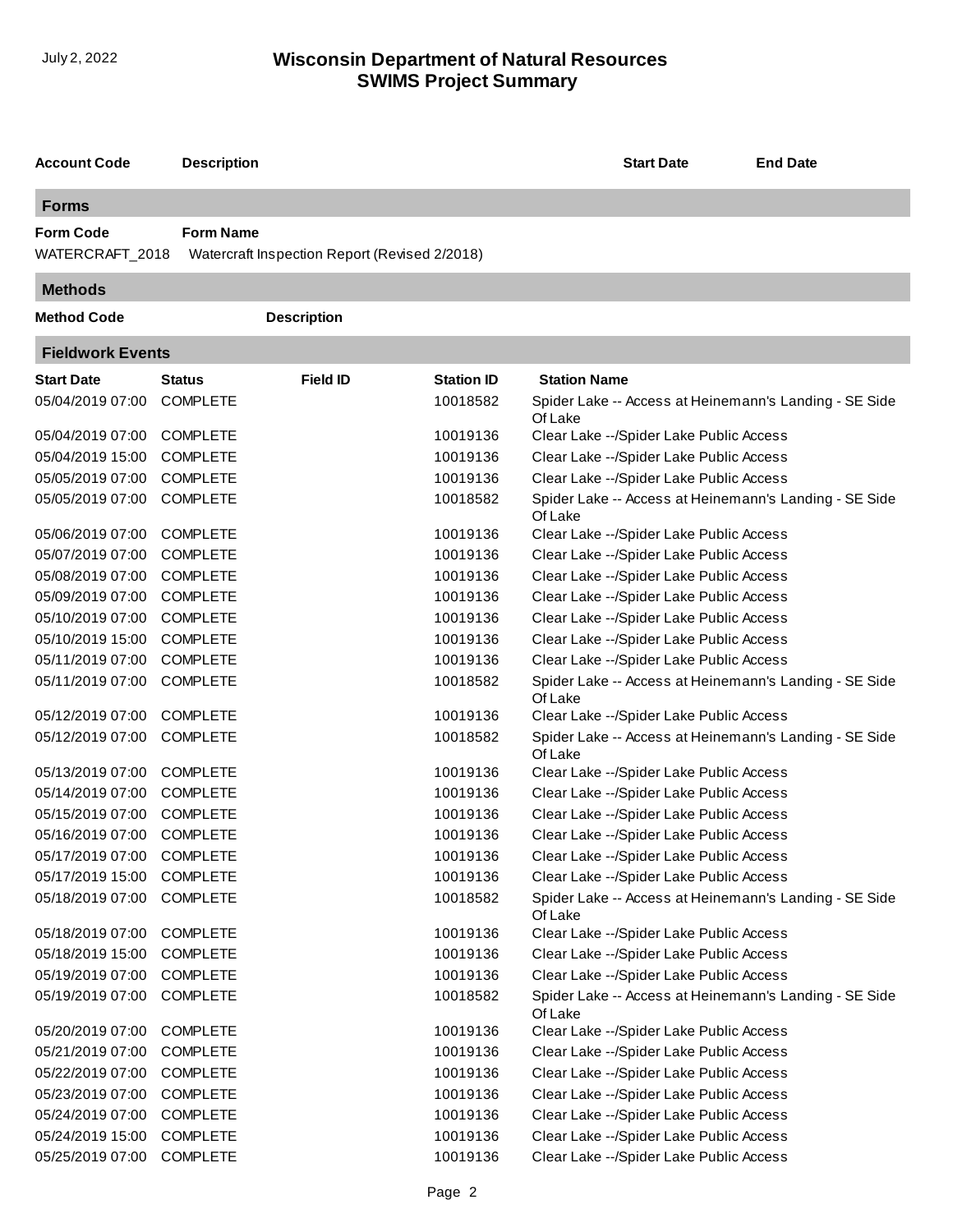| <b>Start Date</b> | <b>Status</b>   | <b>Field ID</b> | <b>Station ID</b> | <b>Station Name</b>                                               |
|-------------------|-----------------|-----------------|-------------------|-------------------------------------------------------------------|
| 05/25/2019 07:00  | <b>COMPLETE</b> |                 | 10018582          | Spider Lake -- Access at Heinemann's Landing - SE Side<br>Of Lake |
| 05/25/2019 15:00  | <b>COMPLETE</b> |                 | 10019136          | Clear Lake -- / Spider Lake Public Access                         |
| 05/26/2019 07:00  | <b>COMPLETE</b> |                 | 10018582          | Spider Lake -- Access at Heinemann's Landing - SE Side<br>Of Lake |
| 05/26/2019 07:00  | <b>COMPLETE</b> |                 | 10019136          | Clear Lake -- / Spider Lake Public Access                         |
| 05/27/2019 07:00  | <b>COMPLETE</b> |                 | 10019136          | Clear Lake -- / Spider Lake Public Access                         |
| 05/28/2019 07:00  | <b>COMPLETE</b> |                 | 10019136          | Clear Lake -- / Spider Lake Public Access                         |
| 05/29/2019 07:00  | <b>COMPLETE</b> |                 | 10019136          | Clear Lake --/Spider Lake Public Access                           |
| 05/30/2019 07:00  | <b>COMPLETE</b> |                 | 10019136          | Clear Lake -- / Spider Lake Public Access                         |
| 05/31/2019 07:00  | <b>COMPLETE</b> |                 | 10019136          | Clear Lake -- / Spider Lake Public Access                         |
| 05/31/2019 15:00  | <b>COMPLETE</b> |                 | 10019136          | Clear Lake -- / Spider Lake Public Access                         |
| 06/01/2019 07:00  | <b>COMPLETE</b> |                 | 10018582          | Spider Lake -- Access at Heinemann's Landing - SE Side<br>Of Lake |
| 06/01/2019 07:00  | <b>COMPLETE</b> |                 | 10019136          | Clear Lake -- / Spider Lake Public Access                         |
| 06/01/2019 15:00  | <b>COMPLETE</b> |                 | 10019136          | Clear Lake -- / Spider Lake Public Access                         |
| 06/02/2019 07:00  | <b>COMPLETE</b> |                 | 10019136          | Clear Lake -- / Spider Lake Public Access                         |
| 06/02/2019 07:00  | <b>COMPLETE</b> |                 | 10018582          | Spider Lake -- Access at Heinemann's Landing - SE Side<br>Of Lake |
| 06/03/2019 07:00  | <b>COMPLETE</b> |                 | 10019136          | Clear Lake -- / Spider Lake Public Access                         |
| 06/04/2019 07:00  | <b>COMPLETE</b> |                 | 10019136          | Clear Lake --/Spider Lake Public Access                           |
| 06/05/2019 07:00  | <b>COMPLETE</b> |                 | 10019136          | Clear Lake -- / Spider Lake Public Access                         |
| 06/06/2019 07:00  | <b>COMPLETE</b> |                 | 10019136          | Clear Lake --/Spider Lake Public Access                           |
| 06/07/2019 07:00  | <b>COMPLETE</b> |                 | 10019136          | Clear Lake -- / Spider Lake Public Access                         |
| 06/07/2019 15:00  | <b>COMPLETE</b> |                 | 10019136          | Clear Lake -- / Spider Lake Public Access                         |
| 06/08/2019 07:00  | <b>COMPLETE</b> |                 | 10019136          | Clear Lake -- / Spider Lake Public Access                         |
| 06/08/2019 07:00  | <b>COMPLETE</b> |                 | 10018582          | Spider Lake -- Access at Heinemann's Landing - SE Side<br>Of Lake |
| 06/08/2019 15:00  | <b>COMPLETE</b> |                 | 10019136          | Clear Lake -- / Spider Lake Public Access                         |
| 06/09/2019 07:00  | <b>COMPLETE</b> |                 | 10019136          | Clear Lake --/Spider Lake Public Access                           |
| 06/09/2019 07:00  | <b>COMPLETE</b> |                 | 10018582          | Spider Lake -- Access at Heinemann's Landing - SE Side<br>Of Lake |
| 06/10/2019 07:00  | <b>COMPLETE</b> |                 | 10019136          | Clear Lake --/Spider Lake Public Access                           |
| 06/11/2019 07:00  | <b>COMPLETE</b> |                 | 10019136          | Clear Lake -- / Spider Lake Public Access                         |
| 06/12/2019 07:00  | <b>COMPLETE</b> |                 | 10019136          | Clear Lake -- / Spider Lake Public Access                         |
| 06/13/2019 07:00  | <b>COMPLETE</b> |                 | 10019136          | Clear Lake -- / Spider Lake Public Access                         |
| 06/14/2019 07:00  | <b>COMPLETE</b> |                 | 10019136          | Clear Lake -- / Spider Lake Public Access                         |
| 06/14/2019 15:00  | <b>COMPLETE</b> |                 | 10019136          | Clear Lake -- / Spider Lake Public Access                         |
| 06/15/2019 07:00  | <b>COMPLETE</b> |                 | 10018582          | Spider Lake -- Access at Heinemann's Landing - SE Side<br>Of Lake |
| 06/15/2019 07:00  | <b>COMPLETE</b> |                 | 10019136          | Clear Lake -- / Spider Lake Public Access                         |
| 06/15/2019 15:00  | <b>COMPLETE</b> |                 | 10019136          | Clear Lake -- / Spider Lake Public Access                         |
| 06/16/2019 07:00  | <b>COMPLETE</b> |                 | 10019136          | Clear Lake -- / Spider Lake Public Access                         |
| 06/16/2019 07:00  | <b>COMPLETE</b> |                 | 10018582          | Spider Lake -- Access at Heinemann's Landing - SE Side<br>Of Lake |
| 06/17/2019 07:00  | <b>COMPLETE</b> |                 | 10019136          | Clear Lake -- / Spider Lake Public Access                         |
| 06/18/2019 07:00  | <b>COMPLETE</b> |                 | 10019136          | Clear Lake --/Spider Lake Public Access                           |
| 06/19/2019 07:00  | <b>COMPLETE</b> |                 | 10019136          | Clear Lake -- / Spider Lake Public Access                         |
| 06/20/2019 07:00  | <b>COMPLETE</b> |                 | 10019136          | Clear Lake -- / Spider Lake Public Access                         |
| 06/21/2019 07:00  | <b>COMPLETE</b> |                 | 10019136          | Clear Lake -- / Spider Lake Public Access                         |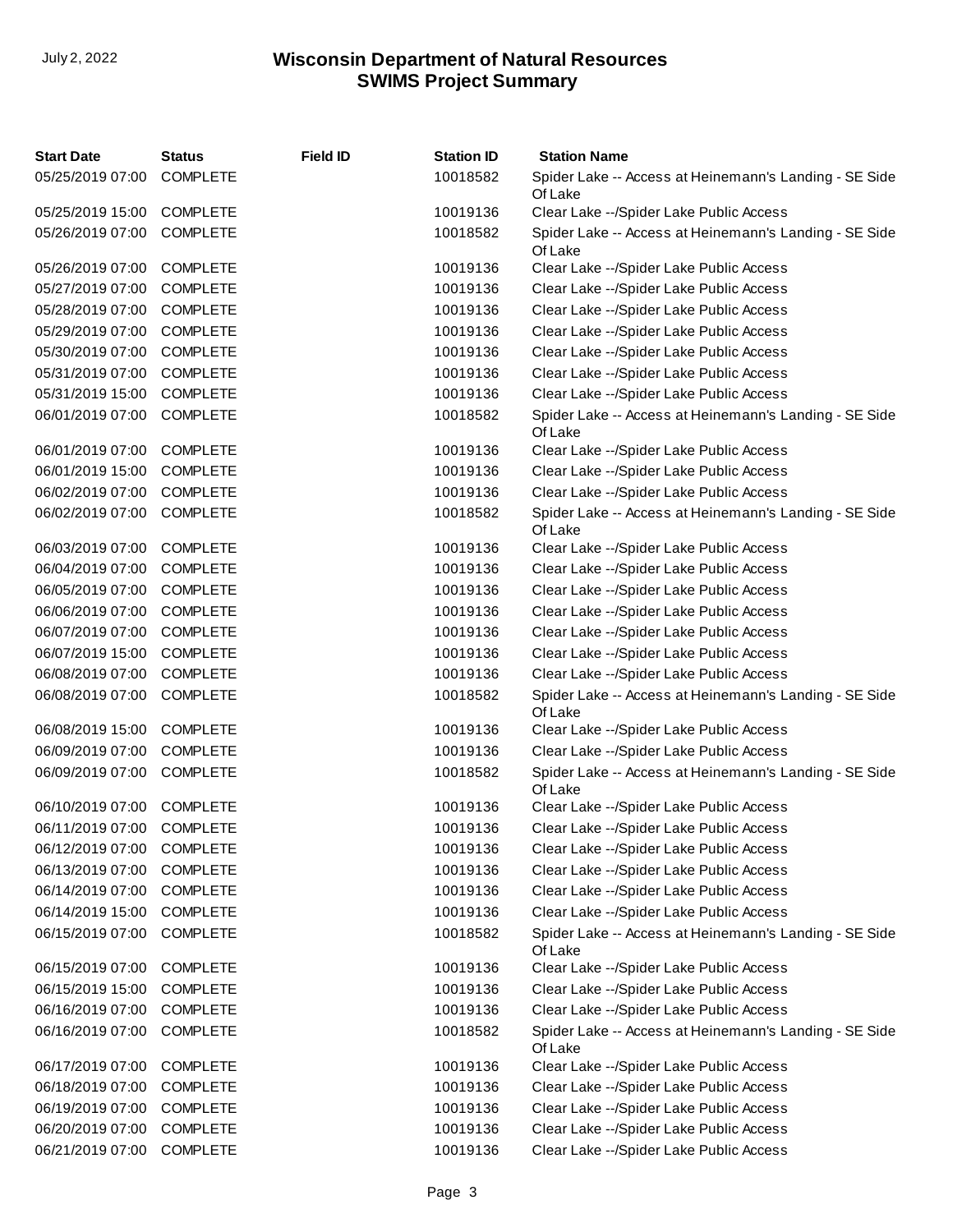| <b>Start Date</b> | <b>Status</b>   | <b>Field ID</b> | <b>Station ID</b> | <b>Station Name</b>                                               |
|-------------------|-----------------|-----------------|-------------------|-------------------------------------------------------------------|
| 06/21/2019 15:00  | <b>COMPLETE</b> |                 | 10019136          | Clear Lake -- / Spider Lake Public Access                         |
| 06/22/2019 07:00  | <b>COMPLETE</b> |                 | 10019136          | Clear Lake -- / Spider Lake Public Access                         |
| 06/22/2019 15:00  | <b>COMPLETE</b> |                 | 10019136          | Clear Lake -- / Spider Lake Public Access                         |
| 06/23/2019 07:00  | <b>COMPLETE</b> |                 | 10019136          | Clear Lake -- / Spider Lake Public Access                         |
| 06/24/2019 07:00  | <b>COMPLETE</b> |                 | 10019136          | Clear Lake -- / Spider Lake Public Access                         |
| 06/25/2019 07:00  | <b>COMPLETE</b> |                 | 10019136          | Clear Lake -- / Spider Lake Public Access                         |
| 06/26/2019 07:00  | <b>COMPLETE</b> |                 | 10019136          | Clear Lake -- / Spider Lake Public Access                         |
| 06/27/2019 07:00  | <b>COMPLETE</b> |                 | 10019136          | Clear Lake -- / Spider Lake Public Access                         |
| 06/28/2019 03:00  | <b>COMPLETE</b> |                 | 10019136          | Clear Lake -- / Spider Lake Public Access                         |
| 06/28/2019 07:00  | <b>COMPLETE</b> |                 | 10019136          | Clear Lake -- / Spider Lake Public Access                         |
| 06/29/2019 07:00  | <b>COMPLETE</b> |                 | 10019136          | Clear Lake -- / Spider Lake Public Access                         |
| 06/29/2019 07:00  | <b>COMPLETE</b> |                 | 10018582          | Spider Lake -- Access at Heinemann's Landing - SE Side<br>Of Lake |
| 06/29/2019 15:00  | <b>COMPLETE</b> |                 | 10019136          | Clear Lake -- / Spider Lake Public Access                         |
| 06/30/2019 07:00  | <b>COMPLETE</b> |                 | 10018582          | Spider Lake -- Access at Heinemann's Landing - SE Side<br>Of Lake |
| 06/30/2019 07:00  | <b>COMPLETE</b> |                 | 10019136          | Clear Lake -- / Spider Lake Public Access                         |
| 07/01/2019 07:00  | <b>COMPLETE</b> |                 | 10019136          | Clear Lake -- / Spider Lake Public Access                         |
| 07/02/2019 07:00  | <b>COMPLETE</b> |                 | 10019136          | Clear Lake -- / Spider Lake Public Access                         |
| 07/03/2019 07:00  | <b>COMPLETE</b> |                 | 10019136          | Clear Lake -- / Spider Lake Public Access                         |
| 07/04/2019 07:00  | <b>COMPLETE</b> |                 | 10019136          | Clear Lake -- / Spider Lake Public Access                         |
| 07/05/2019 07:00  | <b>COMPLETE</b> |                 | 10019136          | Clear Lake -- / Spider Lake Public Access                         |
| 07/05/2019 15:00  | <b>COMPLETE</b> |                 | 10019136          | Clear Lake -- / Spider Lake Public Access                         |
| 07/06/2019 07:00  | <b>COMPLETE</b> |                 | 10019136          | Clear Lake -- / Spider Lake Public Access                         |
| 07/06/2019 07:00  | <b>COMPLETE</b> |                 | 10018582          | Spider Lake -- Access at Heinemann's Landing - SE Side<br>Of Lake |
| 07/06/2019 15:00  | <b>COMPLETE</b> |                 | 10019136          | Clear Lake -- / Spider Lake Public Access                         |
| 07/07/2019 07:00  | <b>COMPLETE</b> |                 | 10019136          | Clear Lake -- / Spider Lake Public Access                         |
| 07/07/2019 07:00  | <b>COMPLETE</b> |                 | 10018582          | Spider Lake -- Access at Heinemann's Landing - SE Side<br>Of Lake |
| 07/08/2019 07:00  | <b>COMPLETE</b> |                 | 10019136          | Clear Lake -- / Spider Lake Public Access                         |
| 07/09/2019 07:00  | <b>COMPLETE</b> |                 | 10019136          | Clear Lake -- / Spider Lake Public Access                         |
| 07/10/2019 07:00  | <b>COMPLETE</b> |                 | 10019136          | Clear Lake -- / Spider Lake Public Access                         |
| 07/11/2019 07:00  | <b>COMPLETE</b> |                 | 10019136          | Clear Lake -- / Spider Lake Public Access                         |
| 07/12/2019 07:00  | <b>COMPLETE</b> |                 | 10019136          | Clear Lake -- / Spider Lake Public Access                         |
| 07/12/2019 15:00  | <b>COMPLETE</b> |                 | 10019136          | Clear Lake -- / Spider Lake Public Access                         |
| 07/13/2019 07:00  | <b>COMPLETE</b> |                 | 10019136          | Clear Lake -- / Spider Lake Public Access                         |
| 07/13/2019 07:00  | <b>COMPLETE</b> |                 | 10018582          | Spider Lake -- Access at Heinemann's Landing - SE Side<br>Of Lake |
| 07/13/2019 15:00  | <b>COMPLETE</b> |                 | 10019136          | Clear Lake -- / Spider Lake Public Access                         |
| 07/14/2019 07:00  | <b>COMPLETE</b> |                 | 10019136          | Clear Lake -- / Spider Lake Public Access                         |
| 07/14/2019 07:00  | <b>COMPLETE</b> |                 | 10018582          | Spider Lake -- Access at Heinemann's Landing - SE Side<br>Of Lake |
| 07/15/2019 07:00  | <b>COMPLETE</b> |                 | 10019136          | Clear Lake -- / Spider Lake Public Access                         |
| 07/16/2019 07:00  | <b>COMPLETE</b> |                 | 10019136          | Clear Lake -- / Spider Lake Public Access                         |
| 07/17/2019 07:00  | <b>COMPLETE</b> |                 | 10019136          | Clear Lake -- / Spider Lake Public Access                         |
| 07/18/2019 07:00  | <b>COMPLETE</b> |                 | 10019136          | Clear Lake -- / Spider Lake Public Access                         |
| 07/19/2019 07:00  | <b>COMPLETE</b> |                 | 10019136          | Clear Lake -- / Spider Lake Public Access                         |
| 07/19/2019 15:00  | <b>COMPLETE</b> |                 | 10019136          | Clear Lake -- / Spider Lake Public Access                         |
| 07/20/2019 03:00  | <b>COMPLETE</b> |                 | 10019136          | Clear Lake -- / Spider Lake Public Access                         |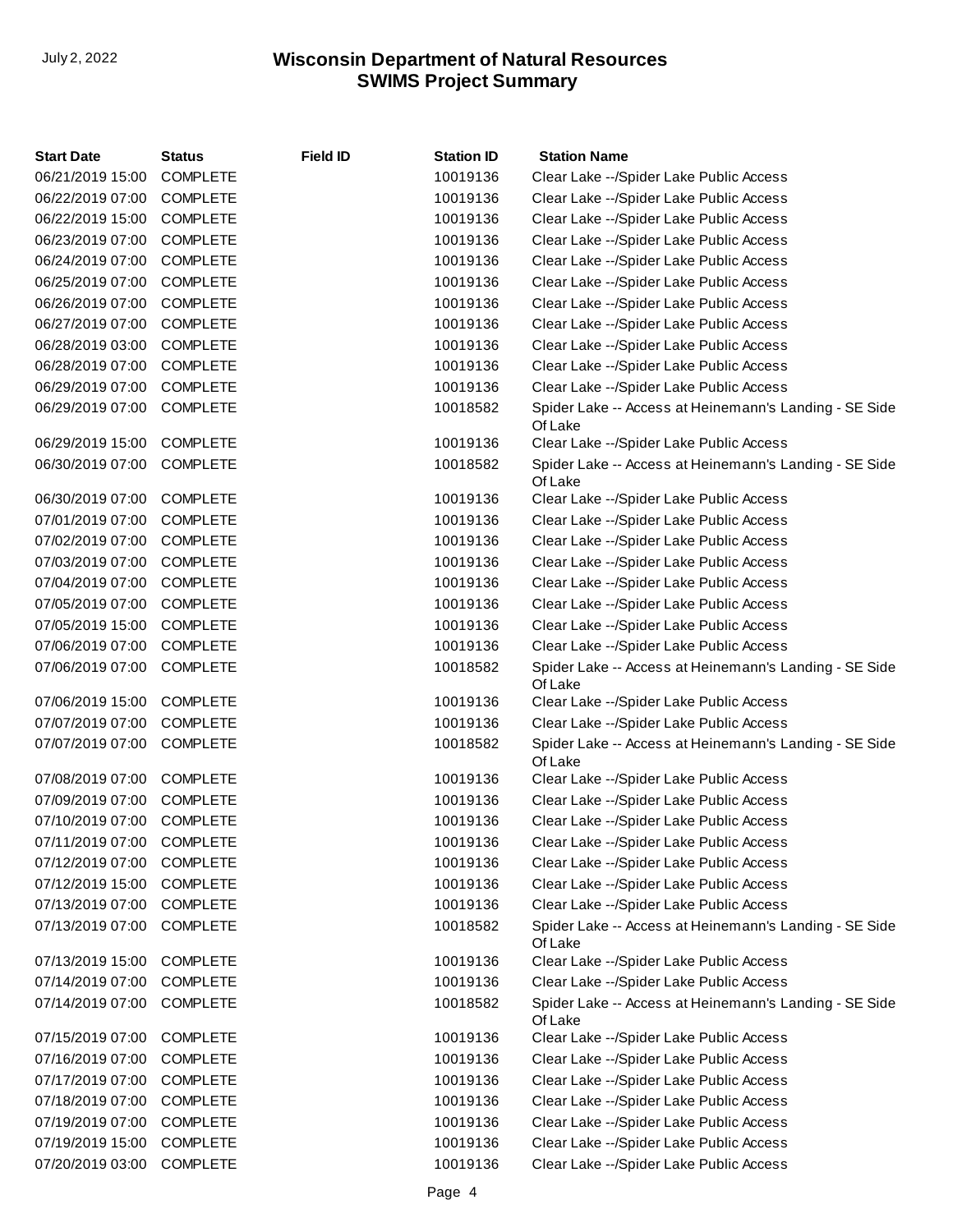| <b>Start Date</b>         | <b>Status</b>   | <b>Field ID</b> | <b>Station ID</b> | <b>Station Name</b>                                               |
|---------------------------|-----------------|-----------------|-------------------|-------------------------------------------------------------------|
| 07/20/2019 07:00          | <b>COMPLETE</b> |                 | 10018582          | Spider Lake -- Access at Heinemann's Landing - SE Side<br>Of Lake |
| 07/20/2019 07:00          | <b>COMPLETE</b> |                 | 10019136          | Clear Lake -- / Spider Lake Public Access                         |
| 07/21/2019 07:00          | <b>COMPLETE</b> |                 | 10019136          | Clear Lake -- / Spider Lake Public Access                         |
| 07/22/2019 07:00          | <b>COMPLETE</b> |                 | 10019136          | Clear Lake -- / Spider Lake Public Access                         |
| 07/23/2019 07:00          | <b>COMPLETE</b> |                 | 10019136          | Clear Lake --/Spider Lake Public Access                           |
| 07/24/2019 07:00          | <b>COMPLETE</b> |                 | 10019136          | Clear Lake -- / Spider Lake Public Access                         |
| 07/25/2019 07:00          | <b>COMPLETE</b> |                 | 10019136          | Clear Lake -- / Spider Lake Public Access                         |
| 07/25/2019 15:00          | <b>COMPLETE</b> |                 | 10019136          | Clear Lake -- / Spider Lake Public Access                         |
| 07/26/2019 07:00          | <b>COMPLETE</b> |                 | 10019136          | Clear Lake -- / Spider Lake Public Access                         |
| 07/26/2019 07:00          | COMPLETE        |                 | 10018582          | Spider Lake -- Access at Heinemann's Landing - SE Side<br>Of Lake |
| 07/27/2019 15:00          | <b>COMPLETE</b> |                 | 10019136          | Clear Lake -- / Spider Lake Public Access                         |
| 07/27/2019 15:00          | <b>COMPLETE</b> |                 | 10019136          | Clear Lake -- / Spider Lake Public Access                         |
| 07/28/2019 07:00          | <b>COMPLETE</b> |                 | 10019136          | Clear Lake -- / Spider Lake Public Access                         |
| 07/29/2019 07:00          | <b>COMPLETE</b> |                 | 10019136          | Clear Lake -- / Spider Lake Public Access                         |
| 07/30/2019 07:00          | <b>COMPLETE</b> |                 | 10019136          | Clear Lake --/Spider Lake Public Access                           |
| 07/31/2019 07:00          | <b>COMPLETE</b> |                 | 10019136          | Clear Lake -- / Spider Lake Public Access                         |
| 08/01/2019 07:00          | <b>COMPLETE</b> |                 | 10019136          | Clear Lake -- / Spider Lake Public Access                         |
| 08/02/2019 07:00          | <b>COMPLETE</b> |                 | 10019136          | Clear Lake -- / Spider Lake Public Access                         |
| 08/02/2019 15:00          | <b>COMPLETE</b> |                 | 10019136          | Clear Lake -- / Spider Lake Public Access                         |
| 08/03/2019 07:00          | <b>COMPLETE</b> |                 | 10019136          | Clear Lake -- / Spider Lake Public Access                         |
| 08/03/2019 07:00          | <b>COMPLETE</b> |                 | 10018582          | Spider Lake -- Access at Heinemann's Landing - SE Side<br>Of Lake |
| 08/03/2019 15:00          | <b>COMPLETE</b> |                 | 10019136          | Clear Lake -- / Spider Lake Public Access                         |
| 08/04/2019 07:00          | <b>COMPLETE</b> |                 | 10019136          | Clear Lake -- / Spider Lake Public Access                         |
| 08/04/2019 07:00          | <b>COMPLETE</b> |                 | 10018582          | Spider Lake -- Access at Heinemann's Landing - SE Side<br>Of Lake |
| 08/05/2019 07:00          | <b>COMPLETE</b> |                 | 10019136          | Clear Lake -- / Spider Lake Public Access                         |
| 08/06/2019 11:00          | <b>COMPLETE</b> |                 | 10019136          | Clear Lake -- / Spider Lake Public Access                         |
| 08/07/2019 07:00          | <b>COMPLETE</b> |                 | 10019136          | Clear Lake --/Spider Lake Public Access                           |
| 08/08/2019 07:00          | <b>COMPLETE</b> |                 | 10019136          | Clear Lake -- / Spider Lake Public Access                         |
| 08/09/2019 07:00          | <b>COMPLETE</b> |                 | 10019136          | Clear Lake -- / Spider Lake Public Access                         |
| 08/09/2019 15:00 COMPLETE |                 |                 | 10019136          | Clear Lake -- / Spider Lake Public Access                         |
| 08/10/2019 03:00          | <b>COMPLETE</b> |                 | 10019136          | Clear Lake -- / Spider Lake Public Access                         |
| 08/10/2019 07:00          | <b>COMPLETE</b> |                 | 10019136          | Clear Lake -- / Spider Lake Public Access                         |
| 08/10/2019 07:00          | <b>COMPLETE</b> |                 | 10018582          | Spider Lake -- Access at Heinemann's Landing - SE Side<br>Of Lake |
| 08/11/2019 07:00          | <b>COMPLETE</b> |                 | 10019136          | Clear Lake -- / Spider Lake Public Access                         |
| 08/11/2019 07:00          | <b>COMPLETE</b> |                 | 10018582          | Spider Lake -- Access at Heinemann's Landing - SE Side<br>Of Lake |
| 08/12/2019 07:00          | <b>COMPLETE</b> |                 | 10019136          | Clear Lake -- / Spider Lake Public Access                         |
| 08/13/2019 07:00          | <b>COMPLETE</b> |                 | 10019136          | Clear Lake -- / Spider Lake Public Access                         |
| 08/14/2019 07:00          | <b>COMPLETE</b> |                 | 10019136          | Clear Lake -- / Spider Lake Public Access                         |
| 08/15/2019 07:00          | <b>COMPLETE</b> |                 | 10019136          | Clear Lake -- / Spider Lake Public Access                         |
| 08/16/2019 07:00          | <b>COMPLETE</b> |                 | 10019136          | Clear Lake -- / Spider Lake Public Access                         |
| 08/16/2019 15:00          | <b>COMPLETE</b> |                 | 10019136          | Clear Lake -- / Spider Lake Public Access                         |
| 08/17/2019 07:00          | <b>COMPLETE</b> |                 | 10019136          | Clear Lake -- / Spider Lake Public Access                         |
| 08/17/2019 07:00          | <b>COMPLETE</b> |                 | 10018582          | Spider Lake -- Access at Heinemann's Landing - SE Side<br>Of Lake |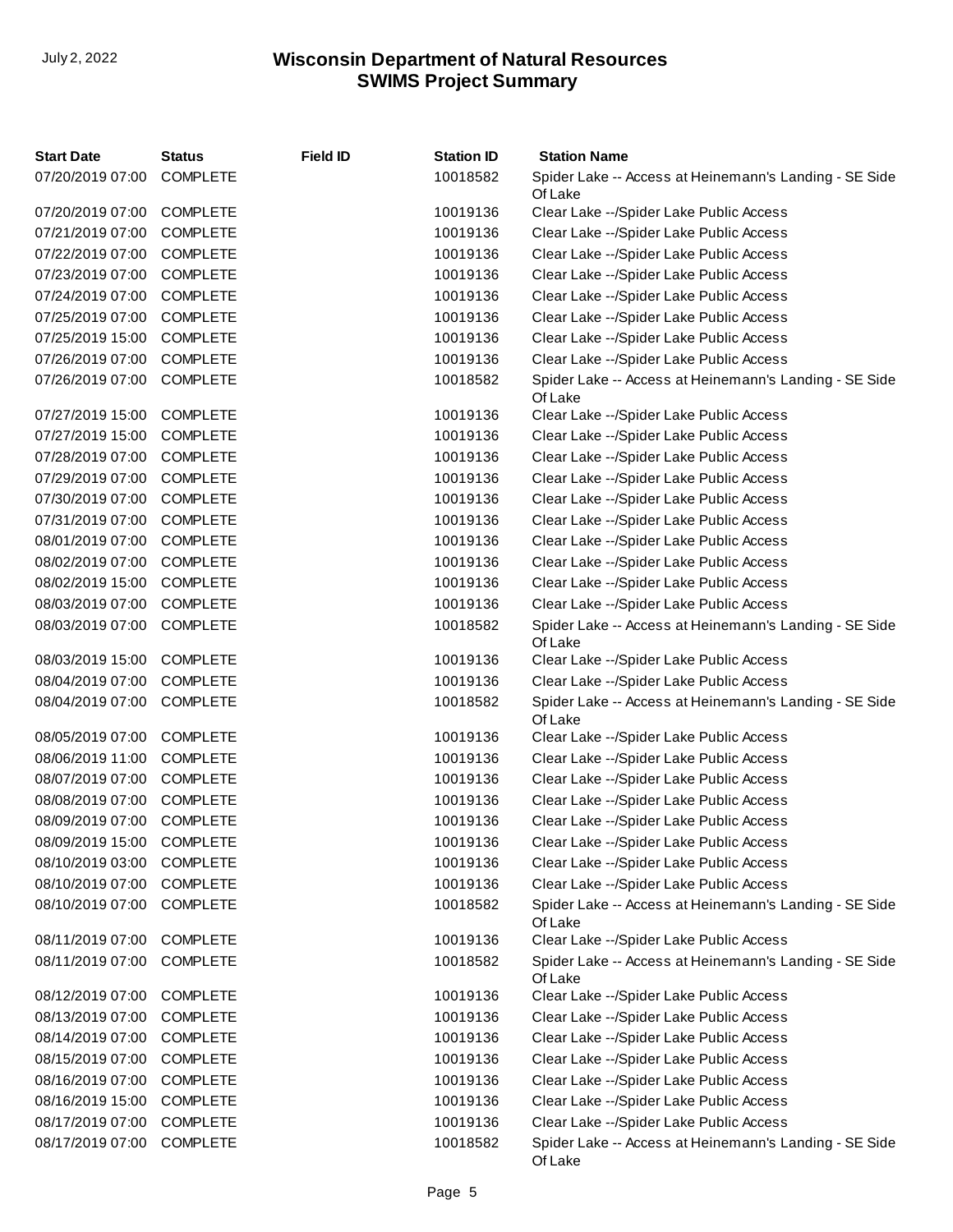| <b>Start Date</b> | <b>Status</b>   | <b>Field ID</b> | <b>Station ID</b> | <b>Station Name</b>                                               |
|-------------------|-----------------|-----------------|-------------------|-------------------------------------------------------------------|
| 08/17/2019 15:00  | <b>COMPLETE</b> |                 | 10019136          | Clear Lake -- / Spider Lake Public Access                         |
| 08/18/2019 07:00  | <b>COMPLETE</b> |                 | 10019136          | Clear Lake -- / Spider Lake Public Access                         |
| 08/18/2019 07:00  | <b>COMPLETE</b> |                 | 10018582          | Spider Lake -- Access at Heinemann's Landing - SE Side<br>Of Lake |
| 08/19/2019 07:00  | <b>COMPLETE</b> |                 | 10019136          | Clear Lake -- / Spider Lake Public Access                         |
| 08/20/2019 07:00  | <b>COMPLETE</b> |                 | 10019136          | Clear Lake -- / Spider Lake Public Access                         |
| 08/21/2019 07:00  | <b>COMPLETE</b> |                 | 10019136          | Clear Lake -- / Spider Lake Public Access                         |
| 08/22/2019 07:00  | <b>COMPLETE</b> |                 | 10019136          | Clear Lake -- / Spider Lake Public Access                         |
| 08/23/2019 07:00  | <b>COMPLETE</b> |                 | 10019136          | Clear Lake -- / Spider Lake Public Access                         |
| 08/23/2019 15:00  | <b>COMPLETE</b> |                 | 10019136          | Clear Lake -- / Spider Lake Public Access                         |
| 08/24/2019 07:00  | <b>COMPLETE</b> |                 | 10019136          | Clear Lake -- / Spider Lake Public Access                         |
| 08/24/2019 07:00  | <b>COMPLETE</b> |                 | 10018582          | Spider Lake -- Access at Heinemann's Landing - SE Side<br>Of Lake |
| 08/24/2019 15:00  | <b>COMPLETE</b> |                 | 10019136          | Clear Lake -- / Spider Lake Public Access                         |
| 08/25/2019 07:00  | <b>COMPLETE</b> |                 | 10018582          | Spider Lake -- Access at Heinemann's Landing - SE Side<br>Of Lake |
| 08/25/2019 07:00  | <b>COMPLETE</b> |                 | 10019136          | Clear Lake -- / Spider Lake Public Access                         |
| 08/26/2019 07:00  | <b>COMPLETE</b> |                 | 10019136          | Clear Lake -- / Spider Lake Public Access                         |
| 08/27/2019 07:00  | <b>COMPLETE</b> |                 | 10019136          | Clear Lake -- / Spider Lake Public Access                         |
| 08/28/2019 07:00  | <b>COMPLETE</b> |                 | 10019136          | Clear Lake -- / Spider Lake Public Access                         |
| 08/29/2019 07:00  | <b>COMPLETE</b> |                 | 10019136          | Clear Lake -- / Spider Lake Public Access                         |
| 08/30/2019 07:00  | <b>COMPLETE</b> |                 | 10019136          | Clear Lake -- / Spider Lake Public Access                         |
| 08/30/2019 15:00  | <b>COMPLETE</b> |                 | 10019136          | Clear Lake -- / Spider Lake Public Access                         |
| 08/31/2019 07:00  | <b>COMPLETE</b> |                 | 10018582          | Spider Lake -- Access at Heinemann's Landing - SE Side<br>Of Lake |
| 08/31/2019 07:00  | <b>COMPLETE</b> |                 | 10019136          | Clear Lake -- / Spider Lake Public Access                         |
| 08/31/2019 15:00  | <b>COMPLETE</b> |                 | 10019136          | Clear Lake -- / Spider Lake Public Access                         |
| 09/01/2019 07:00  | <b>COMPLETE</b> |                 | 10019136          | Clear Lake -- / Spider Lake Public Access                         |
| 09/01/2019 07:00  | <b>COMPLETE</b> |                 | 10018582          | Spider Lake -- Access at Heinemann's Landing - SE Side<br>Of Lake |
| 09/02/2019 07:00  | <b>COMPLETE</b> |                 | 10019136          | Clear Lake -- / Spider Lake Public Access                         |
| 09/02/2019 07:00  | <b>COMPLETE</b> |                 | 10018582          | Spider Lake -- Access at Heinemann's Landing - SE Side<br>Of Lake |
| 09/03/2019 07:00  | <b>COMPLETE</b> |                 | 10019136          | Clear Lake -- / Spider Lake Public Access                         |
| 09/04/2019 07:00  | <b>COMPLETE</b> |                 | 10019136          | Clear Lake -- / Spider Lake Public Access                         |
| 09/05/2019 07:00  | <b>COMPLETE</b> |                 | 10019136          | Clear Lake -- / Spider Lake Public Access                         |
| 09/06/2019 07:00  | <b>COMPLETE</b> |                 | 10019136          | Clear Lake -- / Spider Lake Public Access                         |
| 09/06/2019 15:00  | <b>COMPLETE</b> |                 | 10019136          | Clear Lake -- / Spider Lake Public Access                         |
| 09/07/2019 07:00  | <b>COMPLETE</b> |                 | 10019136          | Clear Lake -- / Spider Lake Public Access                         |
| 09/07/2019 07:00  | <b>COMPLETE</b> |                 | 10018582          | Spider Lake -- Access at Heinemann's Landing - SE Side<br>Of Lake |
| 09/07/2019 15:00  | <b>COMPLETE</b> |                 | 10019136          | Clear Lake -- / Spider Lake Public Access                         |
| 09/08/2019 07:00  | <b>COMPLETE</b> |                 | 10019136          | Clear Lake -- / Spider Lake Public Access                         |
| 09/08/2019 07:00  | <b>COMPLETE</b> |                 | 10018582          | Spider Lake -- Access at Heinemann's Landing - SE Side<br>Of Lake |
| 09/09/2019 07:00  | <b>COMPLETE</b> |                 | 10019136          | Clear Lake -- / Spider Lake Public Access                         |
| 09/10/2019 07:00  | <b>COMPLETE</b> |                 | 10019136          | Clear Lake -- / Spider Lake Public Access                         |
| 09/11/2019 07:00  | <b>COMPLETE</b> |                 | 10019136          | Clear Lake -- / Spider Lake Public Access                         |
| 09/12/2019 07:00  | <b>COMPLETE</b> |                 | 10019136          | Clear Lake -- / Spider Lake Public Access                         |
| 09/13/2019 03:00  | <b>COMPLETE</b> |                 | 10019136          | Clear Lake -- / Spider Lake Public Access                         |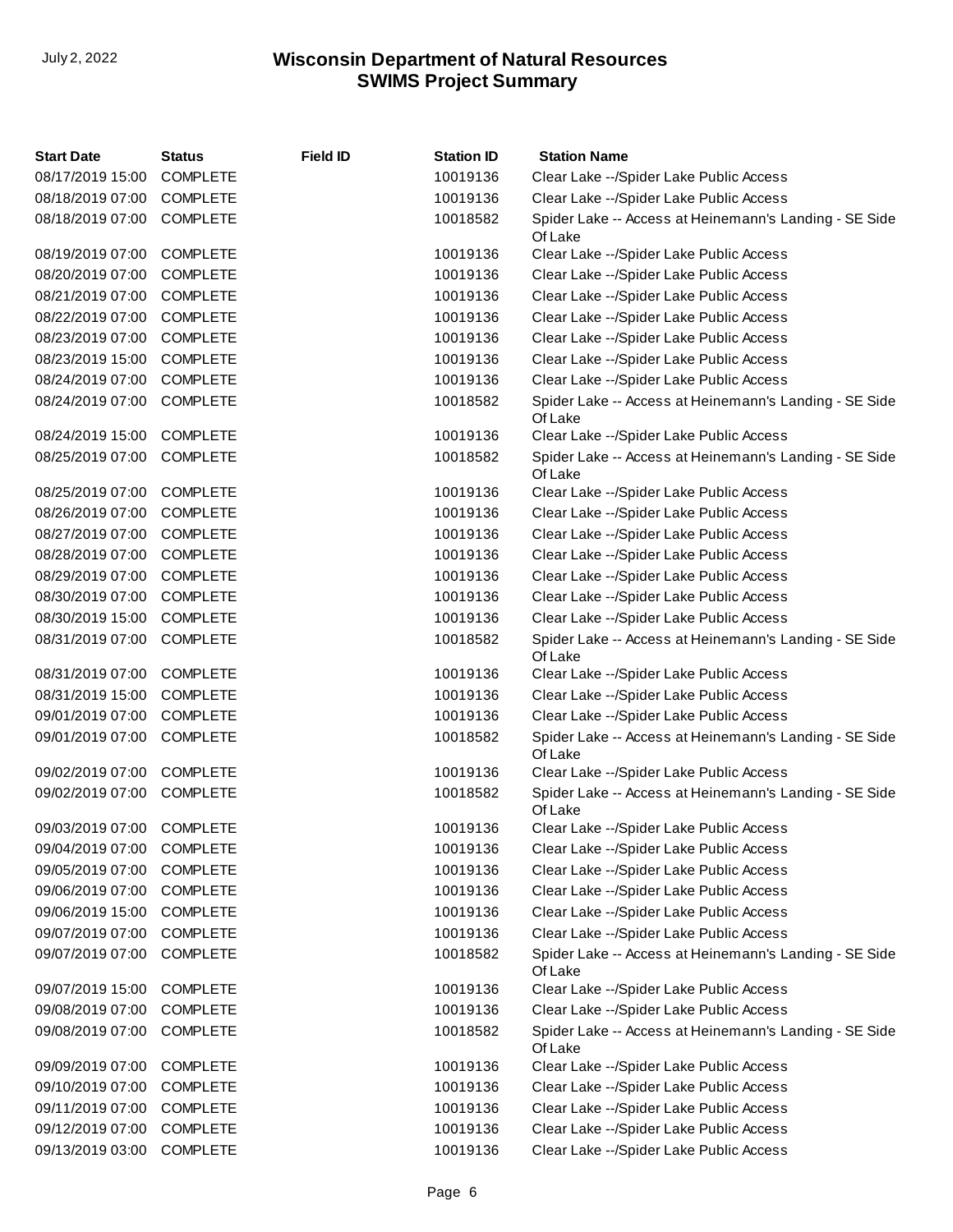| <b>Start Date</b> | <b>Status</b>   | <b>Field ID</b> | <b>Station ID</b> | <b>Station Name</b>                                               |
|-------------------|-----------------|-----------------|-------------------|-------------------------------------------------------------------|
| 09/13/2019 07:00  | <b>COMPLETE</b> |                 | 10019136          | Clear Lake -- / Spider Lake Public Access                         |
| 09/14/2019 07:00  | <b>COMPLETE</b> |                 | 10019136          | Clear Lake -- / Spider Lake Public Access                         |
| 09/14/2019 07:00  | <b>COMPLETE</b> |                 | 10018582          | Spider Lake -- Access at Heinemann's Landing - SE Side<br>Of Lake |
| 09/15/2019 07:00  | <b>COMPLETE</b> |                 | 10019136          | Clear Lake -- / Spider Lake Public Access                         |
| 09/16/2019 07:00  | <b>COMPLETE</b> |                 | 10019136          | Clear Lake -- / Spider Lake Public Access                         |
| 09/17/2019 07:00  | <b>COMPLETE</b> |                 | 10019136          | Clear Lake -- / Spider Lake Public Access                         |
| 09/18/2019 07:00  | <b>COMPLETE</b> |                 | 10018582          | Spider Lake -- Access at Heinemann's Landing - SE Side<br>Of Lake |
| 09/18/2019 07:00  | <b>COMPLETE</b> |                 | 10019136          | Clear Lake -- / Spider Lake Public Access                         |
| 09/19/2019 07:00  | <b>COMPLETE</b> |                 | 10019136          | Clear Lake -- / Spider Lake Public Access                         |
| 09/20/2019 07:00  | <b>COMPLETE</b> |                 | 10019136          | Clear Lake -- / Spider Lake Public Access                         |
| 09/20/2019 15:00  | <b>COMPLETE</b> |                 | 10019136          | Clear Lake -- / Spider Lake Public Access                         |
| 09/21/2019 07:00  | <b>COMPLETE</b> |                 | 10018582          | Spider Lake -- Access at Heinemann's Landing - SE Side<br>Of Lake |
| 09/21/2019 07:00  | <b>COMPLETE</b> |                 | 10019136          | Clear Lake -- / Spider Lake Public Access                         |
| 09/21/2019 15:00  | <b>COMPLETE</b> |                 | 10019136          | Clear Lake -- / Spider Lake Public Access                         |
| 09/22/2019 07:00  | <b>COMPLETE</b> |                 | 10018582          | Spider Lake -- Access at Heinemann's Landing - SE Side<br>Of Lake |
| 09/22/2019 07:00  | <b>COMPLETE</b> |                 | 10019136          | Clear Lake -- / Spider Lake Public Access                         |
| 09/23/2019 07:00  | <b>COMPLETE</b> |                 | 10019136          | Clear Lake -- / Spider Lake Public Access                         |
| 09/24/2019 07:00  | <b>COMPLETE</b> |                 | 10019136          | Clear Lake -- / Spider Lake Public Access                         |
| 09/25/2019 07:00  | <b>COMPLETE</b> |                 | 10019136          | Clear Lake -- / Spider Lake Public Access                         |
| 09/26/2019 07:00  | <b>COMPLETE</b> |                 | 10019136          | Clear Lake -- / Spider Lake Public Access                         |
| 09/27/2019 07:00  | <b>COMPLETE</b> |                 | 10019136          | Clear Lake -- / Spider Lake Public Access                         |
| 09/27/2019 15:00  | <b>COMPLETE</b> |                 | 10019136          | Clear Lake -- / Spider Lake Public Access                         |
| 09/28/2019 07:00  | <b>COMPLETE</b> |                 | 10019136          | Clear Lake -- / Spider Lake Public Access                         |
| 09/28/2019 07:00  | <b>COMPLETE</b> |                 | 10018582          | Spider Lake -- Access at Heinemann's Landing - SE Side<br>Of Lake |
| 09/28/2019 15:00  | <b>COMPLETE</b> |                 | 10019136          | Clear Lake -- / Spider Lake Public Access                         |
| 09/29/2019 07:00  | <b>COMPLETE</b> |                 | 10019136          | Clear Lake -- / Spider Lake Public Access                         |
| 09/30/2019 07:00  | <b>COMPLETE</b> |                 | 10019136          | Clear Lake -- / Spider Lake Public Access                         |
| 10/01/2019 07:00  | <b>COMPLETE</b> |                 | 10019136          | Clear Lake -- / Spider Lake Public Access                         |
| 10/02/2019 07:00  | <b>COMPLETE</b> |                 | 10019136          | Clear Lake -- / Spider Lake Public Access                         |
| 10/03/2019 07:00  | <b>COMPLETE</b> |                 | 10019136          | Clear Lake -- / Spider Lake Public Access                         |
| 10/04/2019 07:00  | <b>COMPLETE</b> |                 | 10019136          | Clear Lake -- / Spider Lake Public Access                         |
| 10/04/2019 07:00  | <b>COMPLETE</b> |                 | 10018582          | Spider Lake -- Access at Heinemann's Landing - SE Side<br>Of Lake |
| 10/05/2019 07:00  | <b>COMPLETE</b> |                 | 10019136          | Clear Lake -- / Spider Lake Public Access                         |
| 10/05/2019 07:00  | <b>COMPLETE</b> |                 | 10018582          | Spider Lake -- Access at Heinemann's Landing - SE Side<br>Of Lake |
| 10/06/2019 06:00  | <b>COMPLETE</b> |                 | 10018582          | Spider Lake -- Access at Heinemann's Landing - SE Side<br>Of Lake |
| 10/06/2019 07:00  | <b>COMPLETE</b> |                 | 10019136          | Clear Lake -- / Spider Lake Public Access                         |
| 10/07/2019 07:00  | <b>COMPLETE</b> |                 | 10019136          | Clear Lake -- / Spider Lake Public Access                         |
| 10/08/2019 07:00  | <b>COMPLETE</b> |                 | 10019136          | Clear Lake -- / Spider Lake Public Access                         |
| 10/09/2019 07:00  | <b>COMPLETE</b> |                 | 10019136          | Clear Lake -- / Spider Lake Public Access                         |
| 10/10/2019 07:00  | <b>COMPLETE</b> |                 | 10019136          | Clear Lake -- / Spider Lake Public Access                         |
| 10/11/2019 07:00  | <b>COMPLETE</b> |                 | 10019136          | Clear Lake -- / Spider Lake Public Access                         |
| 10/11/2019 15:00  | <b>COMPLETE</b> |                 | 10019136          | Clear Lake -- / Spider Lake Public Access                         |